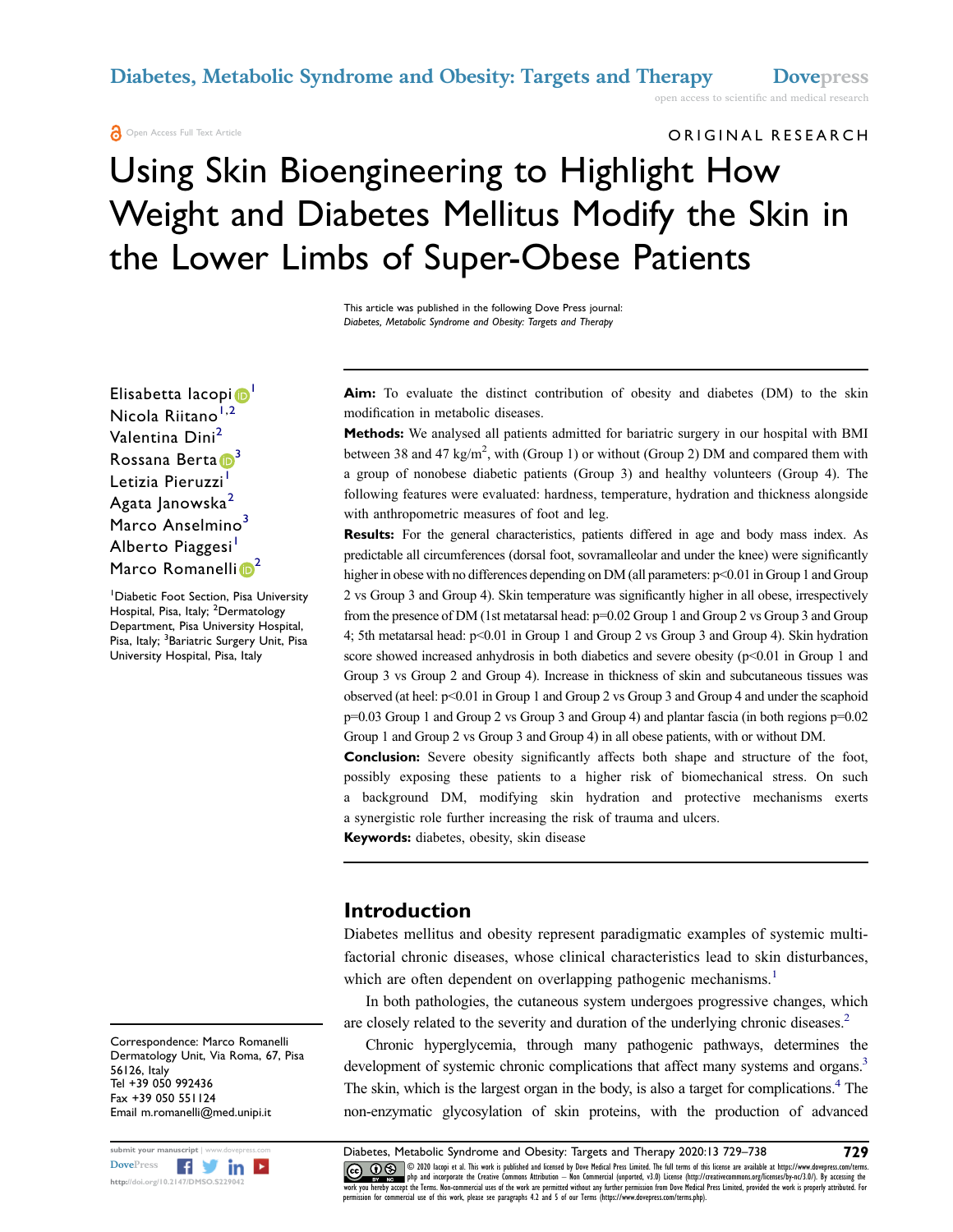<span id="page-1-3"></span><span id="page-1-2"></span><span id="page-1-1"></span>glycosylation end products (AGEs), induces an increased production of reactive oxygen species (ROS) and possible disturbances in the balance of nitric oxide  $(NO)$ <sup>5</sup>. These same mechanisms are involved in determining skin complications, in particular increased levels of AGEs seem to play a crucial role.<sup>6</sup> In fact when structural skin proteins, such as collagen, undergo glycosylation, they lose their elasticity and become insoluble and resistant to degradation and turnover. At the same time polyneuropathy and macroangiopathy also exert their effects on the skin.<sup>7</sup> Neuropathy leads to a reduction in sensitive innervation, which is present for an initial period of years after a diagnosis of diabetes.<sup>8</sup> Microvessels show homogeneous thickening of the basement membrane and of the walls of small-caliber vessels together with increased space between endothelial cells and pericytes in post-capillary veins.<sup>9</sup> The impact on skin function is the consequence of this structural modification such as increased capillary permeability and basal pressure values with chronic interstitial oedema[.10](#page-9-9)

<span id="page-1-11"></span><span id="page-1-10"></span><span id="page-1-9"></span><span id="page-1-8"></span><span id="page-1-7"></span><span id="page-1-6"></span><span id="page-1-5"></span><span id="page-1-4"></span>Obesity is characterized by insulin resistance and compensatory hyperinsulinemia, $11$  which in turn lead to changes in the structure and morphology of the skin.<sup>[12](#page-9-11)</sup> The first detectable shift is the loss of function of the skin barrier with an increase in trans-epidermal water loss.<sup>[13](#page-9-12)</sup> At the microcirculatory level, an increase in cutaneous blood flow has been described both in basal and peak values together with a compensatory reduction in the mean flow velocity.<sup>[14](#page-9-13)</sup> These changes appear to be related to changes in parasympathetic nerve activity,  $15$ while the sympathetic branch is constitutively activated with a chronic increase in sweat gland secretion, especially at the palmar surface of the hands and plantar region of the feet.<sup>[16](#page-9-15)</sup> The clinical result consists of both skin diseases that are common to non-obese subjects and which are generally exacerbated by the overlap of obesity, and by diseases more closely related to the patho-physiological picture of obesity and insulin resistance.<sup>[17](#page-9-16)</sup>

#### <span id="page-1-13"></span><span id="page-1-12"></span>Materials and Methods

The aims of our study were to evaluate the impact of diabetes mellitus and obesity on skin and subcutaneous tissues. In particular, we can identify:

Primary outcome: to explore the changes induced by diabetes mellitus and obesity on the cutaneous and subcutaneous lower limb system.

Secondary outcome: to evaluate the impact on the differences observed among groups of, respectively, diabetes and obesity.

#### Patients and Methods

Patients scheduled for bariatric surgery with or without diabetes mellitus were recruited from the Bariatric Surgery Department of our hospital and nonobese diabetic patients were recruited from the Diabetology Department. Healthy volunteers were also recruited as a control group.

The following inclusion criteria were considered: age, between 18 and 65 years, diabetes duration >5 yrs, release of informed consent, compliance with study procedures and ability to walk without aids. Exclusion criteria were: active ulceration or history of foot ulcer or foot and leg surgery, Charcot neuro-osteoarthropathy, presence of peripheral arterial disease or severe diabetic retinopathy, active neoplasms, other skin diseases that might interfere with the study, inability to give consent, and life expectancy shorter than 1 year.

In accordance with the body mass index and the presence or absence of diabetes, patients were divided into four groups as reported in [Table 1.](#page-1-0)

#### Study Procedures

After approval by the ethics committee of Pisa University Hospital and the release of the written informed consent, all the patients included in the study underwent a complete physical examination, measurement of anthropometric parameters, a cutaneous physical examination and ultrasound foot assessment. All measurements were taken of both the right (R) and left (L) foot and leg, and were analyzed separately. Measurements were performed after 15 mins of acclimatization in a consultation room where temperature and relative humidity were adjusted to  $21 \pm 1^\circ$ C and  $50\pm3\%$ , respectively. [Figure 1](#page-2-0) illustrates the practical execution of the various assessments.

The study was conducted in accordance with Good clinical practice and Helsinki declaration principles.

# Physical Complete Examination

The complete clinical history of each patient was analysed both systemically and focused on lower limbs. Patients were also submitted to a complete objective examination. Arterial

<span id="page-1-0"></span>Table I Group Distribution According to Body Mass Index (BMI) and Presence of Diabetes

| Group | <b>Diabetes</b>                              | <b>Obesity (Body Mass Index)</b>                                                                                                 |
|-------|----------------------------------------------|----------------------------------------------------------------------------------------------------------------------------------|
|       | Yes $(>5$ yrs)<br>No<br>Yes $(>5$ yrs)<br>No | Yes $(38-47 \text{ Kg/m}^2)$<br>Yes $(38-47 \text{ Kg/m}^2)$<br>No $(< 26$ Kg/m <sup>2</sup> )<br>No $(< 26$ Kg/m <sup>2</sup> ) |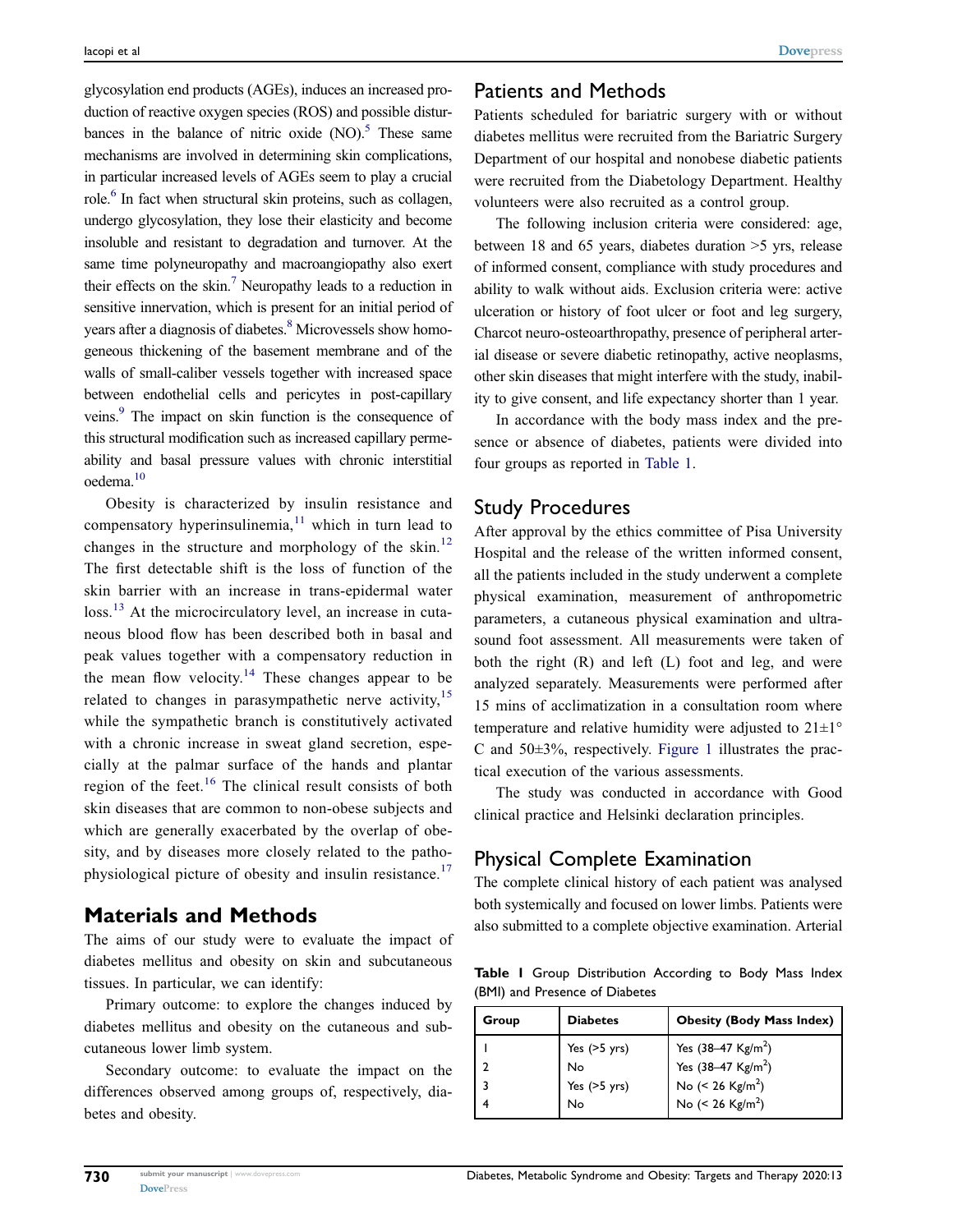<span id="page-2-0"></span>

Figure I Practical assessment of anthropometric parameters (A), skin temperature (B), skin hardness (C), osteoarticular parameters (D-F) and ultrasound analysis at dorsum of the foot (G), at plantar surface (H) and Achilles tendon (I).

blood pressure and heart rate, both supine and upright were recorded. Arterial blood pressure was measured first supine, after 10 mins of rest with eyes closed in a dark and silent environment, by an aneroid sphygmomanometer. After the first measurement, the patient was positioned upright and the pressure measurement was repeated, within 2 mins of standing. The results were the mean of three consecutive measurements at a distance of 2 mins from each other, obtained by adding the values together and dividing by three.

#### Anthropometric Parameters

We evaluated the circumference of the foot at the dorsal region, over the prominence of the medial cuneiform bone, and the circumference of the leg at the ankle, immediately above the inter-malleolar line and at the calf. The latter measurement was obtained with the patient standing with

his/her feet 25 cm apart in a relaxed position, with the weight evenly distributed on both feet. The tape was positioned around the calf at the widest part, after ensuring that the tape was horizontal around the calf, and by moving it up and down to locate the maximum circumference. The length of the foot was then measured, as the linear distance from the posterior point of the heel to the most anterior point of the longest toe (first or second) measured parallel to the foot axis.

All evaluations were performed using an anthropometric tape on bare skin. The results were the mean of three consecutive measurements, obtained by adding the values and dividing by three.

# Cutaneous Physical Examination

The temperature was measured using an infrared thermometer (Braun – Kromberg – Germany), and hardness was

731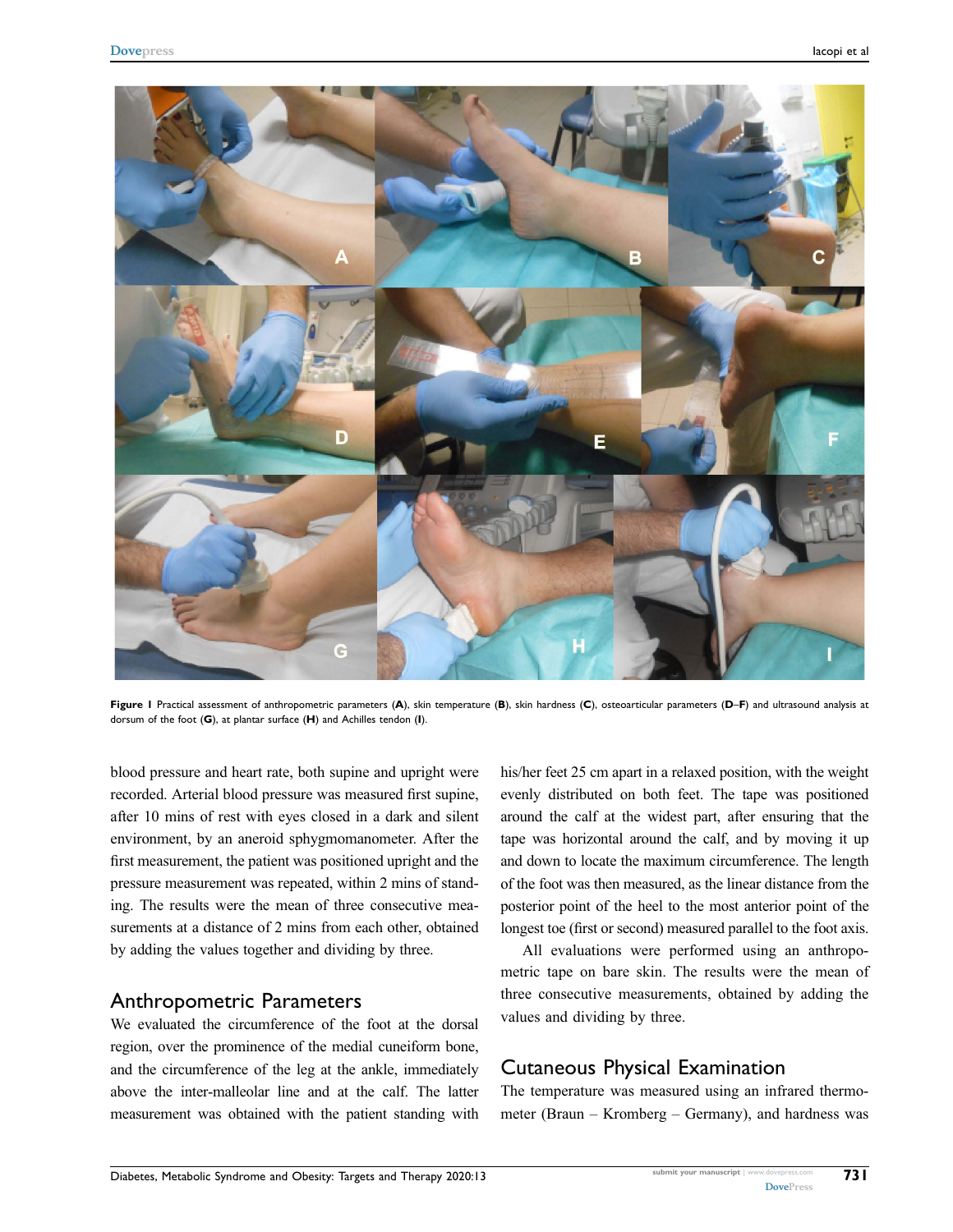measured using a portable shore durometer (O.M.A.G. – Varese – Italy). Evaluations were performed in a prone position, after 10 mins of rest, and the instruments were positioned on the plantar surface of the foot at median points of the lines joining the center of the calcaneum with the first and fifth metatarsal-phalangeal joints. Skin hydration was evaluated using a score ranging from 1 to 5 for both feet as previously described (Table  $2^{18}$  $2^{18}$  $2^{18}$ ). The reported values represent the mean of four different values registered at the plantar surface of the heel, under the scaphoid region and at the 1st and 5th metatarsal heads.

#### Foot Cutaneous Ultrasound Evaluation

We measured the thickness of the skin and subcutaneous tissue overall in the dorsal region of the feet at the intersection between the intermalleolar line and the line passing by the first intermetatarsal space. The skin and subcutis on the plantar surface were then measured at the intersection between the longitudinal axis of the calcaneum and the intermalleolar line, at the first and fifth metatarsal head and at the level of the plantar arch above the scaphoid. The thickness of the plantar fascia was also measured at the intersection between the longitudinal axis of the calcaneum and the intermalleolar line and at the level of the plantar arch above the scaphoid together with the thickness of the Achilles tendon at the posterodorsal tuberculum of the calcaneum [\(Figure 2\)](#page-4-0).

The analysis was performed by a Logiq 7pro ultrasound system (GE Healthcare Medial systems – Chicago, Illinois – USA) using a 12 Mhz linear probe.

<span id="page-3-1"></span><span id="page-3-0"></span>

|  |  |  | Table 2 Skin Hydration Score <sup>18</sup> |  |
|--|--|--|--------------------------------------------|--|
|--|--|--|--------------------------------------------|--|

| <b>Score</b> | <b>Definition</b> | <b>Characteristics</b>                                                                                                  |
|--------------|-------------------|-------------------------------------------------------------------------------------------------------------------------|
|              | Anhydrosis        | Absent sweating, fissuration,<br>desquamation, anelastic skin, absent<br>pliability.                                    |
| າ            | Hypohidrosis      | Sweating present only after stimulation,<br>reduction or absence of<br>dermatoglyphics, low pliability                  |
| ٦            | Normohydration    | Spontaneous sweating, normal pliability<br>and glyph, skin normoelastic                                                 |
| 4            | Hyperhydrosis     | Excessive sweating after stimulation,<br>hypertrophic dermatoglyphics, sporadic<br>maceration in the interdigital areas |
| 5            | Maceration        | Spontaneous excessive sweating, diffuse<br>maceration, wet skin, eventual eczema                                        |

### Statistical Analysis

Quantitative variables were expressed as mean, median, and standard deviation, and qualitative variables as frequencies and percentages. Data were compared with the Chi-square and Fisher's exact tests for the categorical data, and with the Student's t-test for the continuous variables. The statistical analysis was performed with SAS software (SAS Institute, Cary, NC). A p value of less than 0.05 was considered statistically significant.

#### **Results**

From March to October 2018, we enrolled 120 patients who respected all our inclusion and exclusion criteria. Details of the enrolled population are reported in [Figure 3.](#page-4-1) [Table 3](#page-5-0) reports the main clinical and demographic characteristics.

In terms of the general characteristics, patients differed in age (Group 3 vs Group 4,  $p<0.01$ ) and body mass index (p<0.01 Group 1 vs Group 3 and Group 4; Group 2 vs Group 3 and Group 4), as expected in accordance with the study design. Among diabetic patients, we observed no differences in terms of duration of disease or glycemic control. The assessment of vital parameters did not show differences in terms of blood pressure or heart rate between the groups irrespective of the presence or absence of diabetic patients. Both obese and nonobese patients showed a significantly higher difference in systolic pressure from lying to standing position (p<0.01 in Group 1 vs Group 2 and Group 4; Group 3 vs Group 2 and Group 4) and heart rate increase  $(p=0.02)$ Group 3 vs Group 2 and Group 4 and  $p<0.01$  in Group 1 vs Group 2 and Group 4).

No differences were observed regarding trauma history at the lower limbs or regarding skin or rheumatological diseases. No signs of lower limb vascular disease were detected, in particular all patients applicant for bariatric surgery underwent venous ultrasound analysis, negative for venous incontinence. All other patients did not present clinical signs of venous damage.

No differences were observed in all parameters among the sides of measurement. The results above were confirmed both in the right and left foot and leg.

#### Anthropometric Parameters

As expected, all circumferences were significantly higher in the obese groups, with no differences whether they were diabetic or not (for all parameters:  $p<0.01$  in Group 1 vs Group 3 and Group 4; Group 2 vs Group 3 and Group 4). No differences were observed regarding foot length. Details are reported in [Table 4](#page-5-1).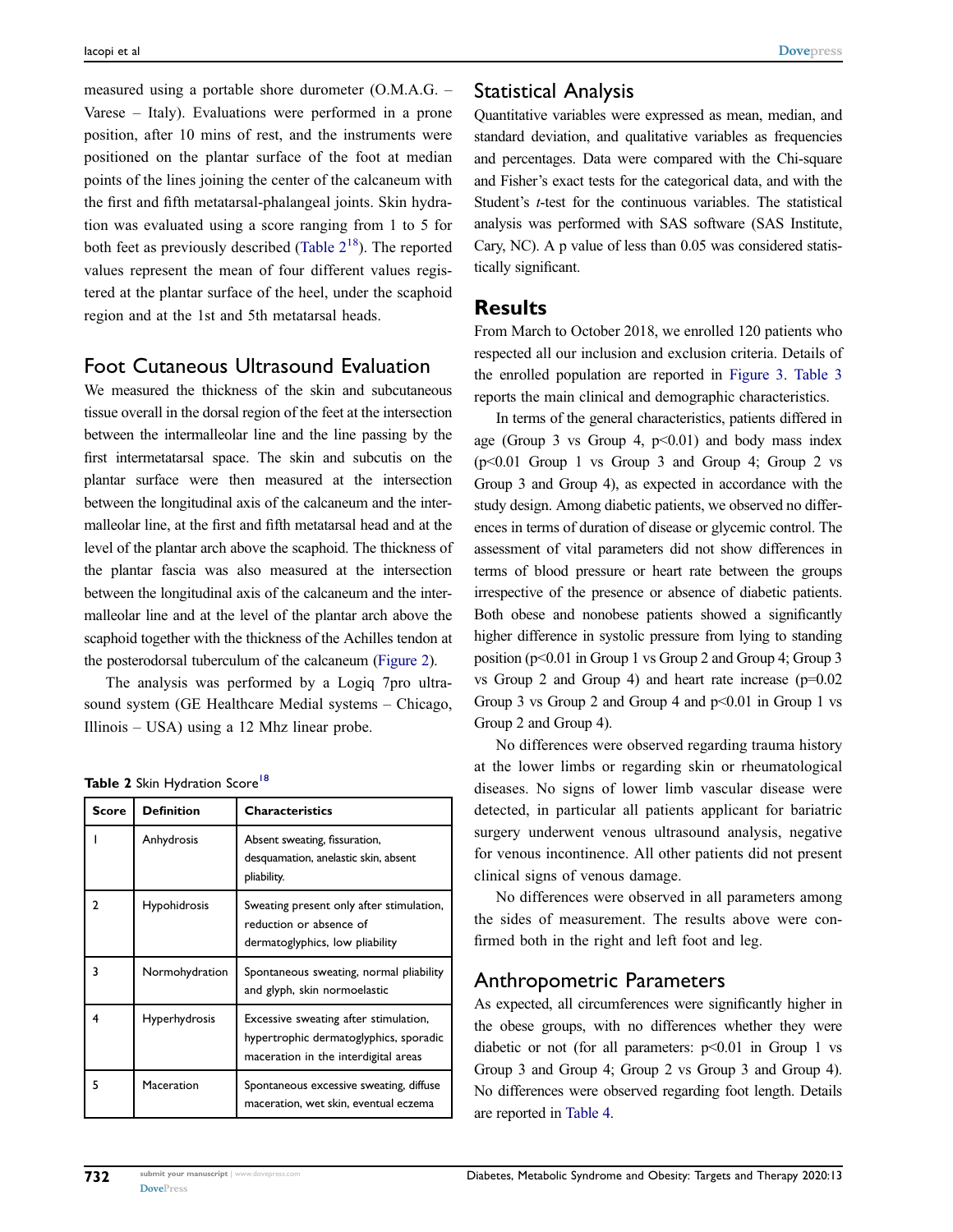<span id="page-4-0"></span>

<span id="page-4-1"></span>Figure 2 Measurement of skin and subcutaneous tissue in dorsal foot region (A), heel region (B), under the scaphoid (C) and under the metatarsal heads (D); measurement of plantar fascia at heel (E) and under the scaphoid (F); measurement of Achilles tendon at its insertion (G).





### Cutaneous Physical Examination

No differences were observed between the groups regarding skin hardness, while skin temperature was significantly higher in all obese patients, irrespective of the presence of diabetes (1st metatarsal head, right foot: p=0.02 Group 1 vs Group 3 and Group 4 and Group 2 vs Group 3 and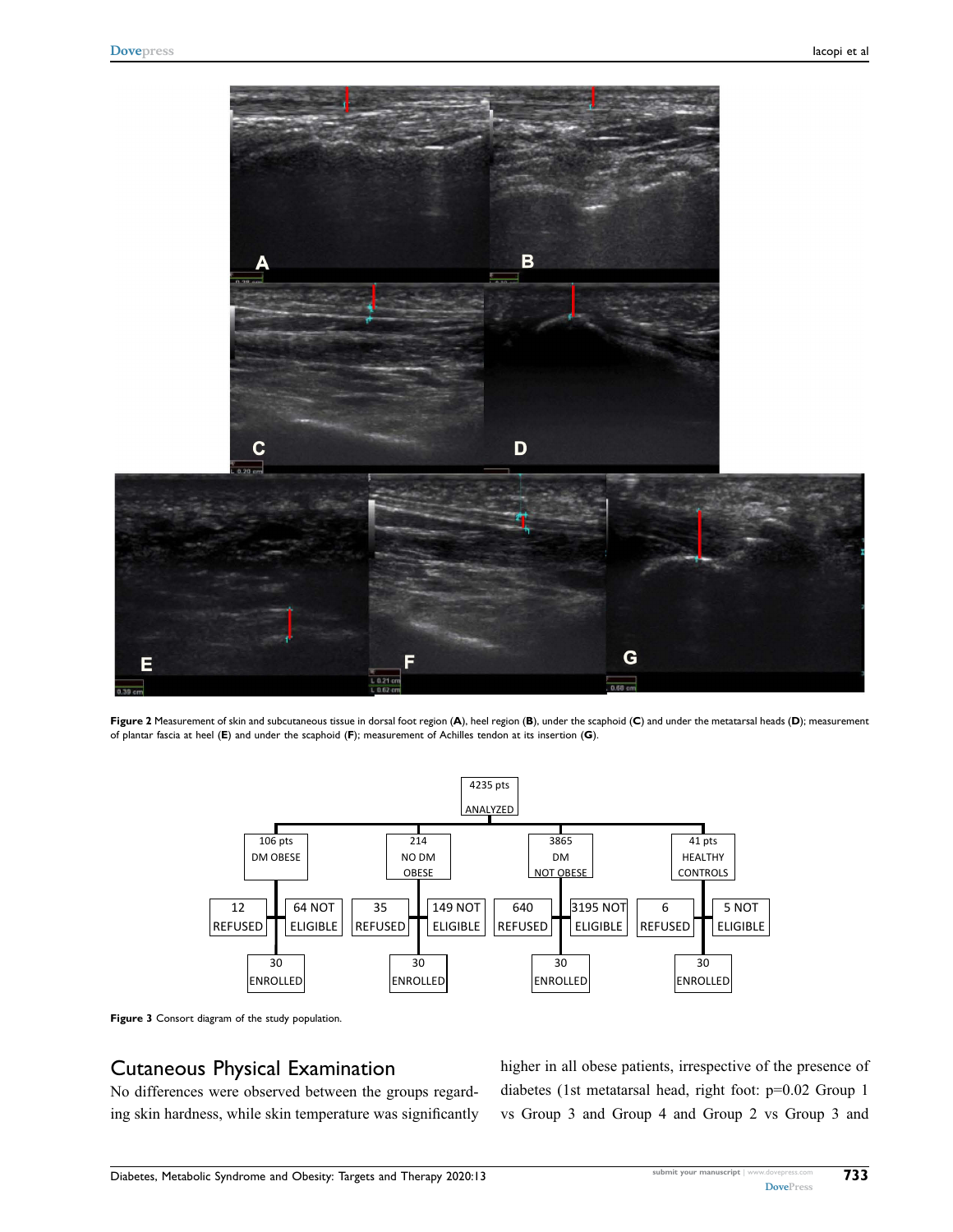| Characteristic             | Group I        | Group 2        | Group 3          | Group 4        | p                   |
|----------------------------|----------------|----------------|------------------|----------------|---------------------|
| <b>Diabetes</b>            | Yes            | <b>No</b>      | Yes              | <b>No</b>      |                     |
| Obesity                    | Yes            | Yes            | No               | No             |                     |
| Number of patients         | 30             | 30             | 30               | 30             |                     |
| Mean age (yrs)             | $45.0 \pm 6.8$ | $47.3 \pm 8.3$ | $51.0 + 4.5$     | $36.5 \pm 8.4$ | $0.01^\circ$        |
| BMI $(Kg/m2)$              | $42.9 \pm 4.5$ | $41.2 \pm 5.4$ | $24.9 \pm 2.2$   | $23.5 \pm 1.5$ | $0.01*$             |
| Duration of diabetes (yrs) | 7±I            |                | 8±2              |                |                     |
| HbAIc $(\%)$               | $7.1 \pm 1.8$  |                | $7.2 \pm 2.0$    |                |                     |
| SBP supine                 | 141±23         | 134±17         | $129\pm29$       | 130±19         | ns                  |
| DBP supine                 | 77±5           | 78±3           | 78 <sup>±4</sup> | 76±5           | ns                  |
| SBP upright                | 119±20         | 125±19         | 118±17           | 129±17         | ns                  |
| DBP upright                | 74±9           | 75±7           | 73±10            | 76±9           | ns                  |
| Delta SBP                  | 23±5           | 6±4            | 18±8             | 3±2            | $0.01$ <sup>#</sup> |
| Heart rate supine          | 65±11          | $67+9$         | 62±14            | $74\pm8$       | ns                  |
| Heart rate upright         | 74±10          | 70±11          | $77\pm8$         | 76±9           | ns                  |
| Delta heart rate           | 9±6            | 3±2            | 11±5             | $2 \pm 1$      | 0.02 <sup>6</sup>   |

<span id="page-5-0"></span>Table 3 Group Distribution, Clinical Characteristics and Vital Parameters

Notes: °Group 3 vs Group 1, Group 2 and Group 3 and Group 4 vs Group 1 and Group 2. \*Group 1 vs Group 4 and Group 2 vs Group 3 and Group 4. <sup>#</sup>Group 1 vs Group 2 and Group 4 and Group 3 vs Group 2 and Group 4.  $\overline{\ }$ Group 2 sad Group 4 and p<0.01 in Group 1 vs Group 2. Abbreviations: BMI, body mass index; SBP, systolic blood pressure; DBP, diastolic blood pressure.

| Circumference (cm)    | Group I        | Group 2        | Group 3        | Group 4        | p            |
|-----------------------|----------------|----------------|----------------|----------------|--------------|
| <b>Diabetes</b>       | Yes            | No.            | Yes            | <b>No</b>      |              |
| Obesity               | Yes            | Yes            | No.            | No.            |              |
| Dorsal foot (R)       | $25.5 \pm 3.6$ | $26.2 \pm 1.4$ | $20.8 \pm 1.4$ | $21.1 \pm 1.3$ | $0.01^\circ$ |
| Dorsal foot (L)       | $26.1 \pm 3.8$ | $25.6 \pm 1.8$ | $20.6 \pm 1.4$ | $19.9 \pm 1.2$ | $0.01^\circ$ |
| Overmalleolar leg (R) | $28.2 \pm 2.9$ | $27.6 \pm 1.0$ | $20.9 \pm 1.6$ | $20.5 \pm 1.2$ | $0.01^\circ$ |
| Overmalleolar leg (L) | $26.8 \pm 3.1$ | $27.3 \pm 1.4$ | $21.1 \pm 1.4$ | $21.4 \pm 1.1$ | $0.01^\circ$ |
| Below-knee leg (R)    | $44.5 \pm 4.6$ | $43.1 \pm 3.0$ | $32.6 \pm 3.1$ | $33.8 \pm 3.9$ | $0.01^\circ$ |
| Below-knee leg (L)    | $44.1 \pm 3.4$ | $43.5 \pm 1.3$ | $33.6 \pm 1.1$ | $31.9 \pm 1.5$ | $0.01^\circ$ |
| Length of foot (R)    | $28.5 \pm 2.3$ | $28.2 \pm 2.0$ | $28.0 \pm 2.6$ | $28.4 \pm 2.9$ | ns           |
| Length of foot (L)    | $28.4 \pm 2.2$ | $28.0 \pm 2.8$ | $28.1 \pm 2.0$ | 29±1.8         | ns           |

<span id="page-5-1"></span>Table 4 Differences in Anthropometric Characteristics

Note: °Group 1 vs Group 3 and Group 4; Group 2 vs Group 3 and Group 4.

Group 4 - 1st metatarsal head, left foot: p=0.02 Group 1 vs Group 3 and Group 4 and Group 2 vs Group 3 and Group  $4 - 5$ th metatarsal head, right foot:  $p < 0.01$  Group 1 vs Group 3 and Group 4 and Group 2 vs Group 3 and Group  $4 - 5$ th metatarsal head, right foot:  $p < 0.01$  Group 1 vs Group 3 and Group 4 and Group 2 vs Group 3 and Group 4). Low scores in the skin hydration score indicated increased levels of anhydrosis in diabetic patients. However, unlike other parameters, diabetes exerted a synergistic effect when associated with obesity (Right foot: p<0.01 Group 1 vs Group 3 and Group 4 and Group 2 vs Group 1 and Group 4 - Left foot: p<0.01 Group 1 vs Group 3 and Group 4 and Group 2 vs Group 1 and Group 4). Data are detailed in [Table 5](#page-6-0).

#### Foot Cutaneous Ultrasound Evaluation

Ultrasound revealed an increase in the thickness of skin and subcutaneous tissues and plantar fascia in the heel region and under the scaphoid in all obese patients, irrespectively of the presence of diabetes. Both thickness of cutis and subcutaneous tissue were more important in obese patients at the heel region in the right  $(p<0.01$ Group 1 vs Group 3 and Group 4 and Group 2 vs Group 3 and Group 4) and left foot (p<0.01 Group 1 vs Group 3 and Group 4 and Group 2 vs Group 3 and Group 4) and under the scaphoid in the right  $(p=0.03$  Group 1 vs Group 3 and Group 4 and Group 2 vs Group 3 and Group 4) and left foot (p=0.03 Group 1 vs Group 3 and Group 4 and Group 2 vs Group 3 and Group 4).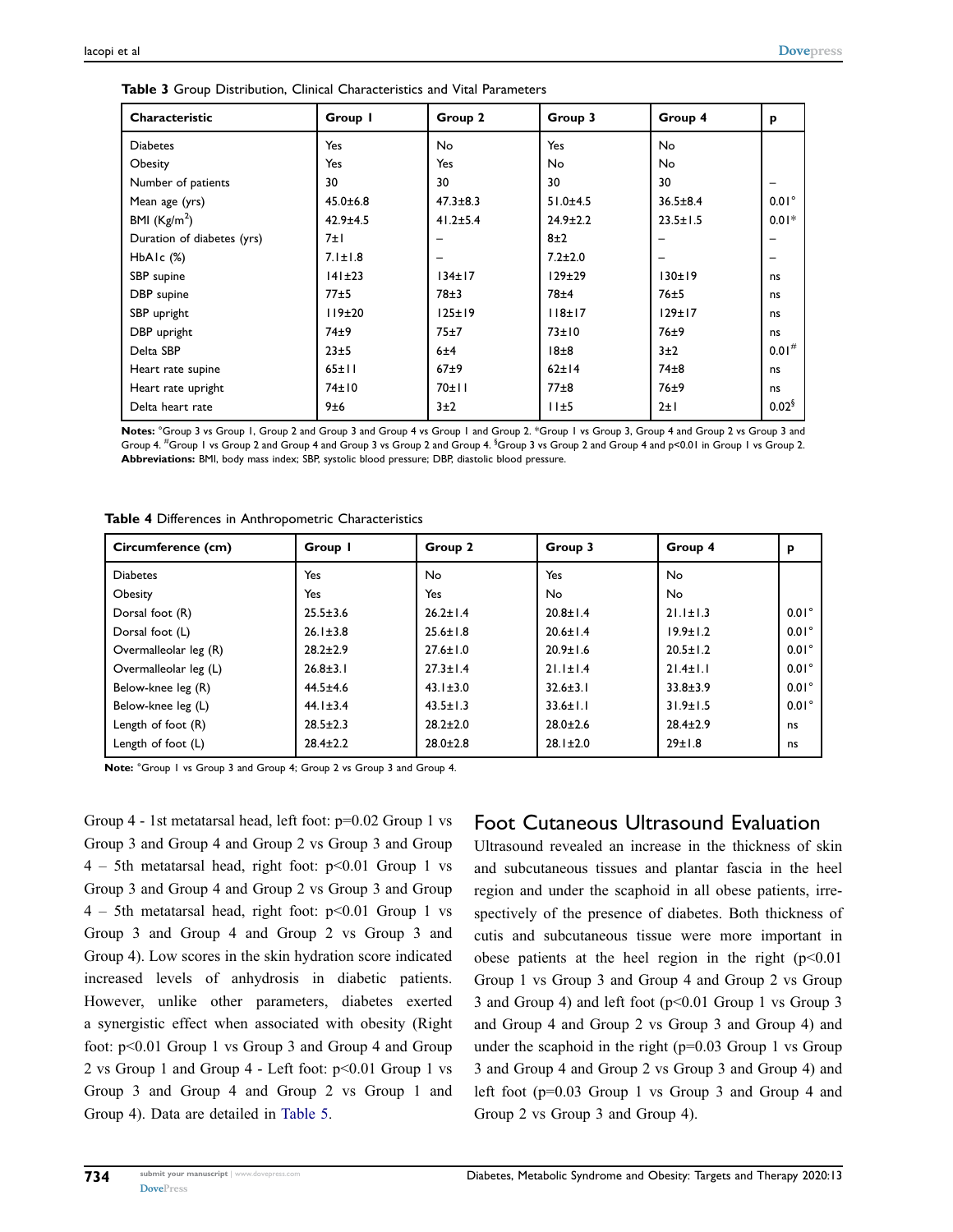#### <span id="page-6-0"></span>Table 5 Skin Evaluation in Groups

| <b>Parameter</b>       | Group I        | Group 2        | Group 3        | Group 4        | р                   |
|------------------------|----------------|----------------|----------------|----------------|---------------------|
| <b>Diabetes</b>        | Yes            | N <sub>o</sub> | Yes            | <b>No</b>      |                     |
| Obesity                | Yes            | Yes            | No             | No.            |                     |
| Temperature I mts R    | $31.3 + 4.7$   | $33.9 \pm 3.8$ | $28.2 \pm 3.8$ | $28.4 \pm 3.5$ | $0.02^\circ$        |
| Temperature I mts L    | $31.3 + 4.5$   | $33.8 \pm 3.9$ | $27.9 \pm 2.9$ | $27.3 \pm 2.4$ | $0.02^\circ$        |
| Temperature V mts R    | $30.3 + 4.9$   | $33.1 \pm 4.8$ | $27.3 \pm 3.5$ | $27.0 \pm 3.0$ | $0.01*$             |
| Temperature V mts L    | $30.9 + 4.8$   | $34.0 + 4.0$   | $27.0 \pm 2.0$ | $26.6 \pm 2.5$ | $0.01*$             |
| Hardness I mts R       | $19.9 + 4.7$   | $20.3 \pm 5.3$ | $19.8 + 4.6$   | $19.0 + 4.2$   | n.s.                |
| Hardness I mts L       | $20.0 \pm 3.6$ | $20.9 \pm 3.5$ | $19.5 \pm 3.6$ | $18.8 \pm 3.8$ | n.s.                |
| Hardness V mts R       | $29.9 \pm 6.6$ | $30.1 \pm 6.6$ | $29.5 \pm 7.5$ | $29.2 \pm 7.0$ | n.s.                |
| Hardness V mts L       | $29.4 \pm 6.9$ | $28.7 \pm 6.7$ | $30.1 \pm 8.1$ | $30.5 \pm 7.6$ | n.s.                |
| Skin hydration score R | $1.1 \pm 0.4$  | $2.0 \pm 0.5$  | $2.1 \pm 0.6$  | $2.6 \pm 0.5$  | $0.01^{#}$          |
| Skin hydration score L | $1.3 \pm 0.2$  | $1.9 + 0.5$    | $2.0 + 0.6$    | $2.4 \pm 0.5$  | $0.01$ <sup>#</sup> |

Notes: °Group I vs Group 3 and Group 4; Group 2 vs Group 3 and Group 1 \*Group 3 and Group 4; Group 2 vs Group 3 and Group 4. #Group 2 and Group 3 and Group 1 and Group 4.

Abbreviations: R, right; L, left; mts, metatarsal.

Plantar fascia presented a similar pattern: it was thicker both at the heel in the right (p=0.02 Group 1 vs Group 3 and Group 4 and Group 2 vs Group 3 and Group 4) and left foot (p=0.02 Group 1 vs Group 3 and Group 4 and Group 2 vs Group 3 and Group 4) and, again, under scaphoid in the right (p=0.02 Group 1 vs Group 3 and Group 4 and Group 2 vs Group 3 and Group 4) and left foot (p=0.02 Group 1 vs Group 3 and Group 4 and Group 2 vs Group 3 and Group 4).

No differences associated with diabetes were reported between obese or not obese patients. Further details are reported in [Table 6](#page-7-0).

The impact of, respectively, diabetes and obesity was explored with Cox regression analysis ([Table 7](#page-8-0)) that confirmed the influence of obesity and not of diabetes on anthropometric parameters, skin temperature and ultrasound analysis. Skin hydration was instead determined by both diabetes and obesity that acts together on this value.

#### **Discussion**

<span id="page-6-1"></span>Diabetes and obesity are among the most frequent comorbid chronic pathologies affecting millions of patients worldwide, such that the term "diabesity" has been created.[19](#page-9-18) Both pathologies are known to affect skin and musculoskeletal structures (MSS) by means of a variety of mechanisms.<sup>[20](#page-9-19)</sup> In our study, we evaluated four aspects of skin and MSS affected by obesity and diabetes: thickness, hydration, temperature and hardness, all related to the functional status of the foot ([Table 8](#page-8-1)).

<span id="page-6-2"></span>It is well known that obesity leads to musculoskeletal alterations in the feet and legs. Long-term exposure to an <span id="page-6-3"></span>increased load on the feet leads to changes in the architecture and mechanical properties of the plantar fascia and heel pad. $21$  These modifications decrease the protective and supportive capacity of the plantar foot region, thus causing foot disorders.<sup>[22](#page-9-21)</sup>

<span id="page-6-4"></span>Despite a number of studies investigating the role of plantar fascia in obese subjects in the literature, our study is the first to try to ascertain the role of diabetes in such a context and to differentiate the impacts of the two concomitant pathologies. Our data showed an increase both in plantar fascia, in the skin and subcutaneous tissue in severely obese patients compared to diabetic nonobese subjects and among obese subjects irrespectively of the presence of diabetes. The increase in plantar fascia thickness associated with severe obesity can be interpreted as a compensatory reaction for the elongation and deformation associated with increased loading and not solved by the reduction in plantar stiffness.<sup>[23](#page-9-22)</sup> On the other hand, in diabetics, an increased thickness of the tendons and plantar structures was found, related to the increase in proteins of the cutaneous structures. $24$  The complete absence of venous disease allowed us to exclude the impact of subcutaneous oedema in clinical findings. Our findings do not confirm the association between those two separate mechanisms in obese patients, in whom the mechanical components seem to play a major role.

<span id="page-6-7"></span><span id="page-6-6"></span><span id="page-6-5"></span>The analysis of skin temperature showed an increase in all sites in all obese patients, irrespectively of the presence of diabetes. However, increased temperature today tends to be attributed to the inflammatory changes that precede the onset of an ulcer. $25,26$  $25,26$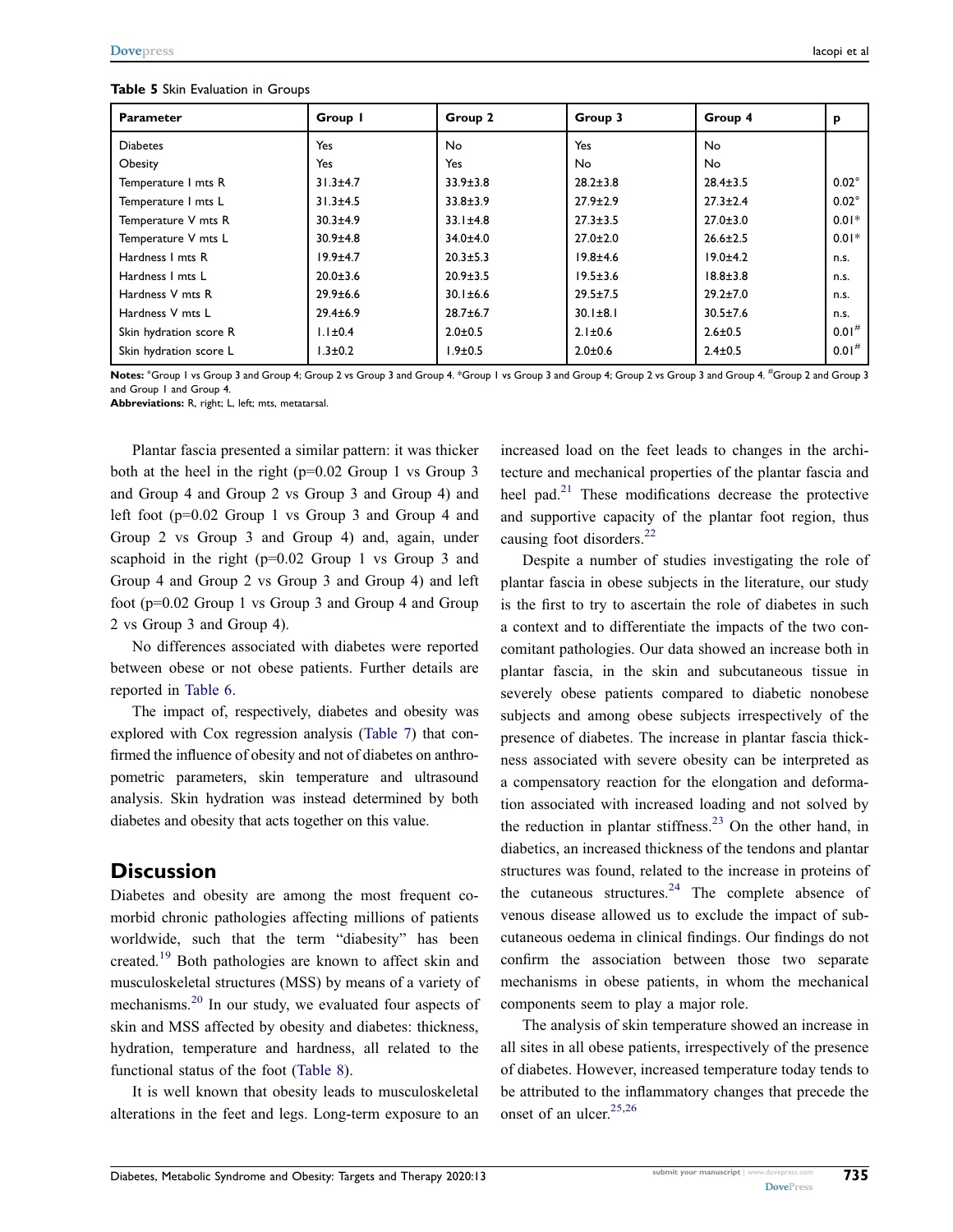<span id="page-7-0"></span>

| Region (mm)             | Group I         | Group 2         | Group 3         | Group 4         | p          |  |  |
|-------------------------|-----------------|-----------------|-----------------|-----------------|------------|--|--|
| <b>Diabetes</b>         | Yes             | <b>No</b>       | Yes             | No              |            |  |  |
| Obesity                 | Yes             | Yes             | No              | No              |            |  |  |
| Skin                    |                 |                 |                 |                 |            |  |  |
| Dorsal R                | $0.33 \pm 0.08$ | $0.32 \pm 0.08$ | $0.29 \pm 0.07$ | $0.29 \pm 0.08$ | n.s.       |  |  |
| Dorsal L                | $0.35 \pm 0.08$ | $0.34 \pm 0.10$ | $0.34 \pm 0.03$ | $0.29 \pm 0.04$ | n.s.       |  |  |
| Heel plantar R          | $1.42 \pm 0.25$ | $1.39 \pm 0.24$ | $1.12 \pm 0.18$ | $1.14 \pm 0.22$ | $< 0.01$ ° |  |  |
| Heel plantar L          | $1.35 \pm 0.29$ | $1.40 \pm 0.29$ | $1.15 \pm 0.20$ | $1.11 + 0.23$   | $< 0.01$ ° |  |  |
| Scaphoid plantar R      | $0.68 + 0.20$   | $0.67 + 0.25$   | $0.60 + 0.14$   | $0.63 + 0.15$   | $0.03*$    |  |  |
| Scaphoid plantar L      | $0.69 \pm 0.21$ | $0.65 \pm 0.28$ | $0.59 \pm 0.10$ | $0.57 \pm 0.12$ | $0.03*$    |  |  |
| I mts plantar R         | $0.55 \pm 0.13$ | $0.53 \pm 0.16$ | $0.44 \pm 0.10$ | $0.41 \pm 0.06$ | n.s.       |  |  |
| I mts plantar L         | $0.52 \pm 0.13$ | $0.51 \pm 0.13$ | $0.39 \pm 0.08$ | $0.46 \pm 0.11$ | n.s.       |  |  |
| V mts plantar R         | $0.70 + 0.15$   | $0.67 + 0.18$   | $0.65 + 0.07$   | $0.67 + 0.12$   | n.s.       |  |  |
| V mts plantar L         | $0.66 \pm 0.17$ | $0.68 \pm 0.17$ | $0.62 \pm 0.13$ | $0.64 \pm 0.11$ | n.s.       |  |  |
| Plantar Fascia          |                 |                 |                 |                 |            |  |  |
| Heel plantar fascia R   | $0.34 \pm 0.07$ | $0.32 \pm 0.09$ | $0.26 \pm 0.05$ | $0.28 + 0.06$   | $0.02^{#}$ |  |  |
| Heel plantar fascia L   | $0.34 \pm 0.10$ | $0.35 \pm 0.13$ | $0.28 + 0.03$   | $0.27 + 0.05$   | $0.02^{#}$ |  |  |
| Scaphoid plant fascia R | $0.18 + 0.04$   | $0.17 \pm 0.02$ | $0.13 \pm 0.03$ | $0.13 + 0.04$   | $0.02^{#}$ |  |  |
| Scaphoid plant fascia L | $0.20 \pm 0.05$ | $0.19 \pm 0.05$ | $0.15 \pm 0.06$ | $0.14 \pm 0.04$ | $0.02^{#}$ |  |  |
| <b>Achilles Tendon</b>  |                 |                 |                 |                 |            |  |  |
| Achilles tendon R       | $0.48 + 0.09$   | $0.47 \pm 0.11$ | $0.41 \pm 0.02$ | $0.44 + 0.03$   | n.s.       |  |  |
| Achilles tendon L       | $0.48 + 0.10$   | $0.46 \pm 0.12$ | $0.42 \pm 0.05$ | $0.44 \pm 0.06$ | n.s.       |  |  |

Notes: °Group 1 vs Group 3 and Group 4; Group 2 vs Group 3 and Group 4. \*Group 3 wad Group 4; Group 2 vs Group 3 and Group 4. <sup>#</sup>Group 1 vs Group 3 and Group 4; Group 2 vs Group 3 and Group 4.

Abbreviations: R, right; L, left; mts, metatarsal.

<span id="page-7-1"></span>Skin hydration is an important feature of normal skin, since it provides a sufficient degree of elasticity to prevent fissurations.[27](#page-9-26) Both diabetes and obesity have been associated with a modification in skin hydration: diabetes with hypohidrosis because of the sympathetic denervation of sweat glands in the lower extremity, and obesity with hyperhidrosis due to the chronic systemic activation of sympathetic components of the autonomic nervous system.<sup>28</sup>

<span id="page-7-2"></span>In chronic phases, in patients at low risk of ulceration, the increase in skin temperature reflects the hemodynamic changes that are typical of obese patients at the microcir-culatory level.<sup>[29](#page-9-28)</sup>

<span id="page-7-3"></span>We measured the skin hydration score in our patients, which demonstrated normal hydration in the controls, moderate hypohidrosis in nonobese diabetic patients and obese nondiabetic patients, and severe hypohidrosis in obese diabetic patients, suggesting that diabetes exerts a synergistic effect when associated with obesity. To our knowledge, few analyses of skin hydration scores have been performed to date and this is the first time in which the two diseases have <span id="page-7-4"></span>been compared. The main limitation of this analysis is represented by the differences in mean age among groups, nevertheless the strength of this association is quite controversial in scientific literature.<sup>30</sup> On the other hand, while mean age was higher in not obese diabetic patients, the skin hydration is significantly lower in diabetic obese patients, further confirming the synergistic role exerted by the two diseases. The study result was an unexpected finding, since we would expect compensatory hyperhidrosis in obese patients. This could be the effect of the downregulation of sweat in the lower limbs secondary to hyper-sweating in the trunk, however this needs confirming.

We are aware of the limitations of our study, which is single-center based, and possibly biased by the selection of patients, who were mostly referred by other centers to ours both for diabetes care and especially for bariatric surgery.

# **Conclusions**

Our study has demonstrated how obesity takes the lead in determining morphostructural changes in skin and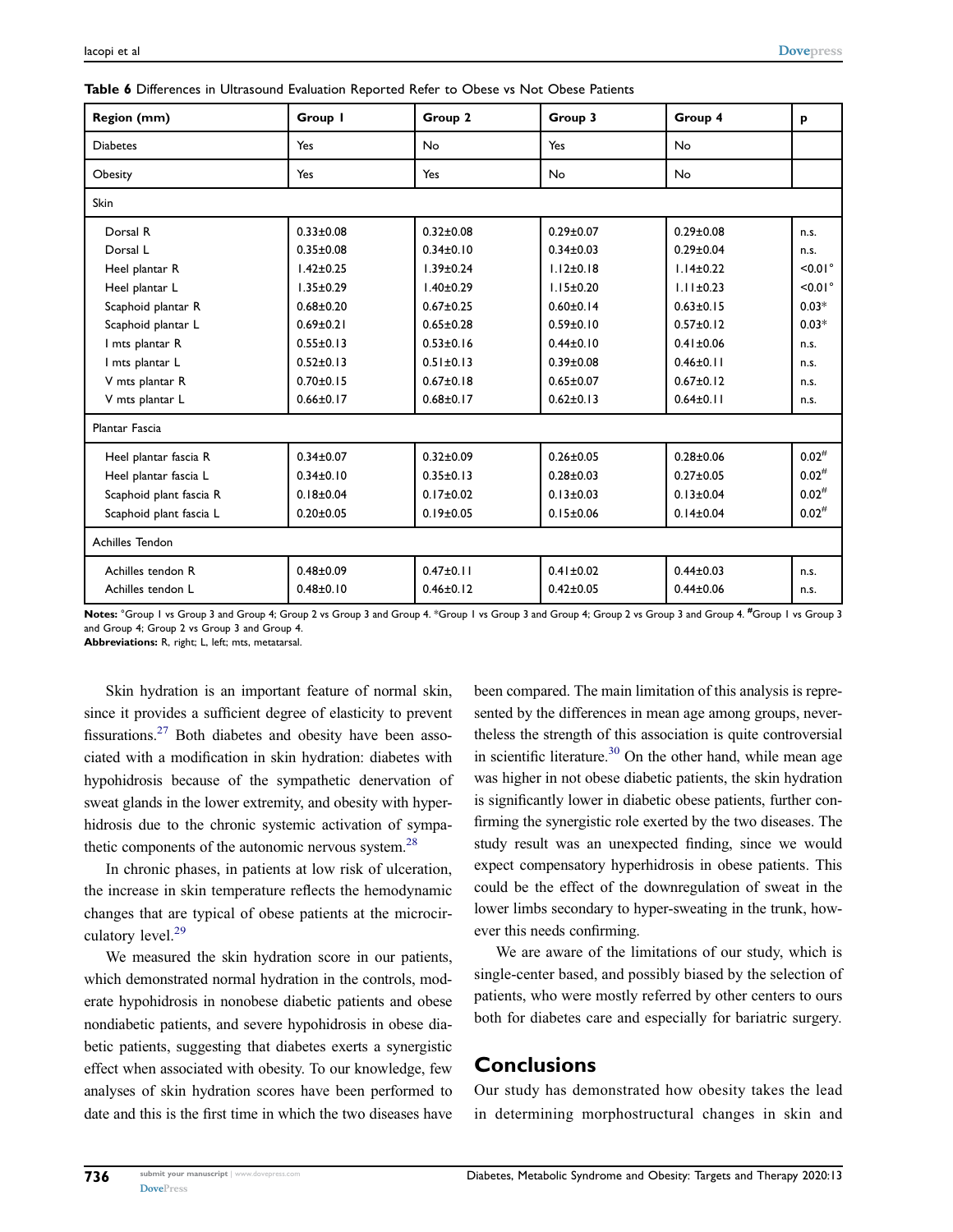| <b>Characteristics</b>               | Univariate (HR - 95% CI)<br>(HR - 95% CI) | p    | Multivariate (HR - 95% CI)<br>(HR - 95% CI) | p    |
|--------------------------------------|-------------------------------------------|------|---------------------------------------------|------|
| Dorsal Foot Circumference            |                                           |      |                                             |      |
| <b>Diabetes</b>                      | $1.18(0.76 - 1.30)$                       | 0.43 |                                             |      |
| Obesity                              | $1.35(1.23 - 1.44)$                       | 0.02 | $1.47(1.33 - 1.66)$                         | 0.02 |
| Overmalleolar Leg Circumference      |                                           |      |                                             |      |
| <b>Diabetes</b>                      | $1.38(0.60 - 1.63)$                       | 0.38 |                                             |      |
| Obesity                              | $1.27$ (1.15-1.39)                        | 0.02 | $1.56$ (1.45-1.80)                          | 0.01 |
| Underknee Leg Circumference          |                                           |      |                                             |      |
| <b>Diabetes</b>                      | $1.35(0.87 - 1.57)$                       | 0.36 |                                             |      |
| Obesity                              | $1.21(1.05 - 1.42)$                       | 0.02 | $1.33$ (1.13-1.56)                          | 0.02 |
| Skin Temperature - I Metatarsal Head |                                           |      |                                             |      |
| <b>Diabetes</b>                      | $0.82$ $(0.38 - 1.88)$                    | 0.70 |                                             |      |
| Obesity                              | $1.42$ (1.12-1.65)                        | 0.04 | $1.32$ (1.10-1.44)                          | 0.04 |
| Skin Temperature - V Metatarsal Head |                                           |      |                                             |      |
| <b>Diabetes</b>                      | $1.15(0.69 - 1.37)$                       | 0.31 |                                             |      |
| Obesity                              | $1.37(1.25 - 1.52)$                       | 0.02 | $1.48$ (1.35-1.60)                          | 0.02 |
| Skin Hydration                       |                                           |      |                                             |      |
| <b>Diabetes</b>                      | $0.55(0.38 - 0.76)$                       | 0.04 | $0.78(0.45 - 0.94)$                         | 0.02 |
| Obesity                              | $0.87(0.75 - 0.96)$                       | 0.02 | $0.65(0.35 - 0.82)$                         | 0.04 |
| Skin Thickness - Heel Region         |                                           |      |                                             |      |
| <b>Diabetes</b>                      | $0.86$ $(0.56 - 1.34)$                    | 0.46 |                                             |      |
| Obesity                              | $1.37(1.15 - 1.42)$                       | 0.04 | $1.45$ (1.29-1.67)                          | 0.02 |
| Skin Thickness - Scaphoid Region     |                                           |      |                                             |      |
| <b>Diabetes</b>                      | $1.15(0.66 - 1.45)$                       | 0.30 |                                             |      |
| Obesity                              | $1.32$ (1.12-1.52)                        | 0.04 | $1.60(1.38 - 1.79)$                         | 0.02 |
| Fascia Thickness - Heel Region       |                                           |      |                                             |      |
| <b>Diabetes</b>                      | $1.55(0.91 - 1.77)$                       | 0.32 |                                             |      |
| Obesity                              | $1.43$ (1.23-1.67)                        | 0.04 | $1.33$ (1.21-1.53)                          | 0.04 |
| Fascia Thickness - Scaphoid Region   |                                           |      |                                             |      |
| <b>Diabetes</b>                      | $1.32(0.56 - 1.78)$                       | 0.31 |                                             |      |
| Obesity                              | $1.34$ (1.12-1.65)                        | 0.04 | $1.45$ (1.23-1.64)                          | 0.02 |

<span id="page-8-0"></span>

|  |  |  | <b>Table 7</b> Cox Regression Model for Anthropometric Parameters, Skin Temperature, Skin Hydration and Ultrasound Analysis |  |  |  |  |  |
|--|--|--|-----------------------------------------------------------------------------------------------------------------------------|--|--|--|--|--|
|--|--|--|-----------------------------------------------------------------------------------------------------------------------------|--|--|--|--|--|

<span id="page-8-1"></span>Table 8 Summary of the Results of Our Study According to Groups and Parameters: - Neutral Effect, + Mild Increase, ++ Moderate Increase, +++ Severe Increase

| <b>Parameter</b><br>(cm) | Group    | Group<br>7 | Group<br>3 | Group | p         |
|--------------------------|----------|------------|------------|-------|-----------|
| <b>Diabetes</b>          | Yes      | <b>No</b>  | Yes        | No    |           |
| Obesity                  | Yes      | Yes        | No         | No    |           |
| Temperature              | $^{+++}$ | $^{++}$    |            |       | 0.01      |
| Hardness                 | +        | +          |            |       | <b>Ns</b> |
| Hydration                | $^{+++}$ | $^{++}$    | $++$       |       | 0.01      |
| <b>Thickness</b>         | $++$     | $^{++}$    |            |       | 0.01      |

MSS and in functional changes in the microcirculatory compartment in the lower limbs of super-obese patients. This is without any significant additive effect of diabetes, which in turn significantly influences the clinical features when hydration is taken into consideration.

We are now planning a follow-up evaluation of the same cohort of patients after bariatric surgery, to test whether recovery from obesity could be associated with a normalization of the structural and morpho-functional parameters.